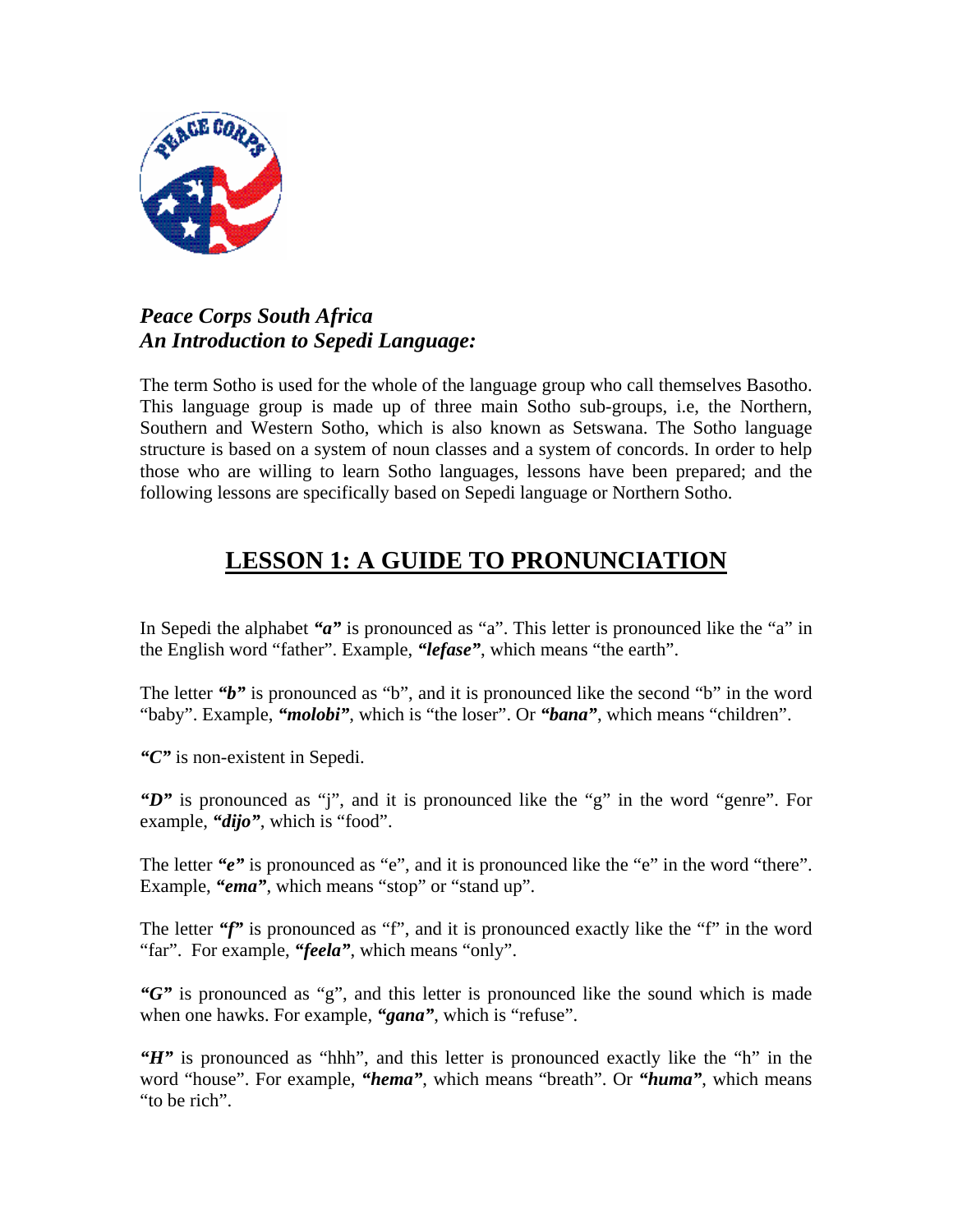*"I"* is pronounced as "e", and this letter is pronounced like the "i" in the English word "is". For instance, "*kitima*", which means "run".

*"J"* is also pronounced like the "g" in the word "genre". For example, *"ja"*, which means "eat".

*"K"* is pronounced as "k", and it is pronounced like the "g" in the English word "go". For example, *"koša"*, which means "song".

*"L"* is pronounced as "lll" and it is pronounced like the "l" in the word "lion". For example, *"lla"*, which means "cry". Or *"lema"*, which means "plough".

*"M"* is pronounced as "mmm", and this letter is pronounced like the "m" in the word "many". For instance, "*meno*", which means "teeth".

*"N"* is pronounced as "nnn", and this letter is pronounced like the "n" in the word "need". For example, "*noka*", which is "river".

The letter "o" is pronounced as "o", and it is pronounced like the "o" in the word "ought". E.g, *"ota"*, which means "to be skinny".

*"P"* is pronounced as "p". This letter is pronounced like the "b" in the word "buy". For instance, *"palamonwana"*, which means "a ring".

*"Q"* is also non-existent in Sepedi.

And then "r" is pronounced as "rrr", and this letter is pronounced like the "r" in the word "preach". Example, "**rera**", which means "preach".

*"S"* is pronounced as "sss", and it is pronounced like the "s" in the word "sell". Example, *"setlaela"*, which means "idiot".

*"T"* is pronounced as "d", and it is pronounced like the "d" in the word "democracy". For instance, *"temo"*, which means "agriculture".

*"U"* is pronounced as "ooh", and it is pronounced like the "u" in the English word "put". For instance, "*uta*", which means "hide something".

*"V"* is also non-existent in Sepedi.

*"W"* is pronounced as "w", and it is pronounced like the "w" in the word "wow!". For example, "wena", which means "you" in singular.

*"X"* is pronounced as "x", and this sound is non-existent in English. In Sepedi, there is only one word which has this letter, and that is *"nxae"*, or *"nxanxae"*, or *"nxase"*.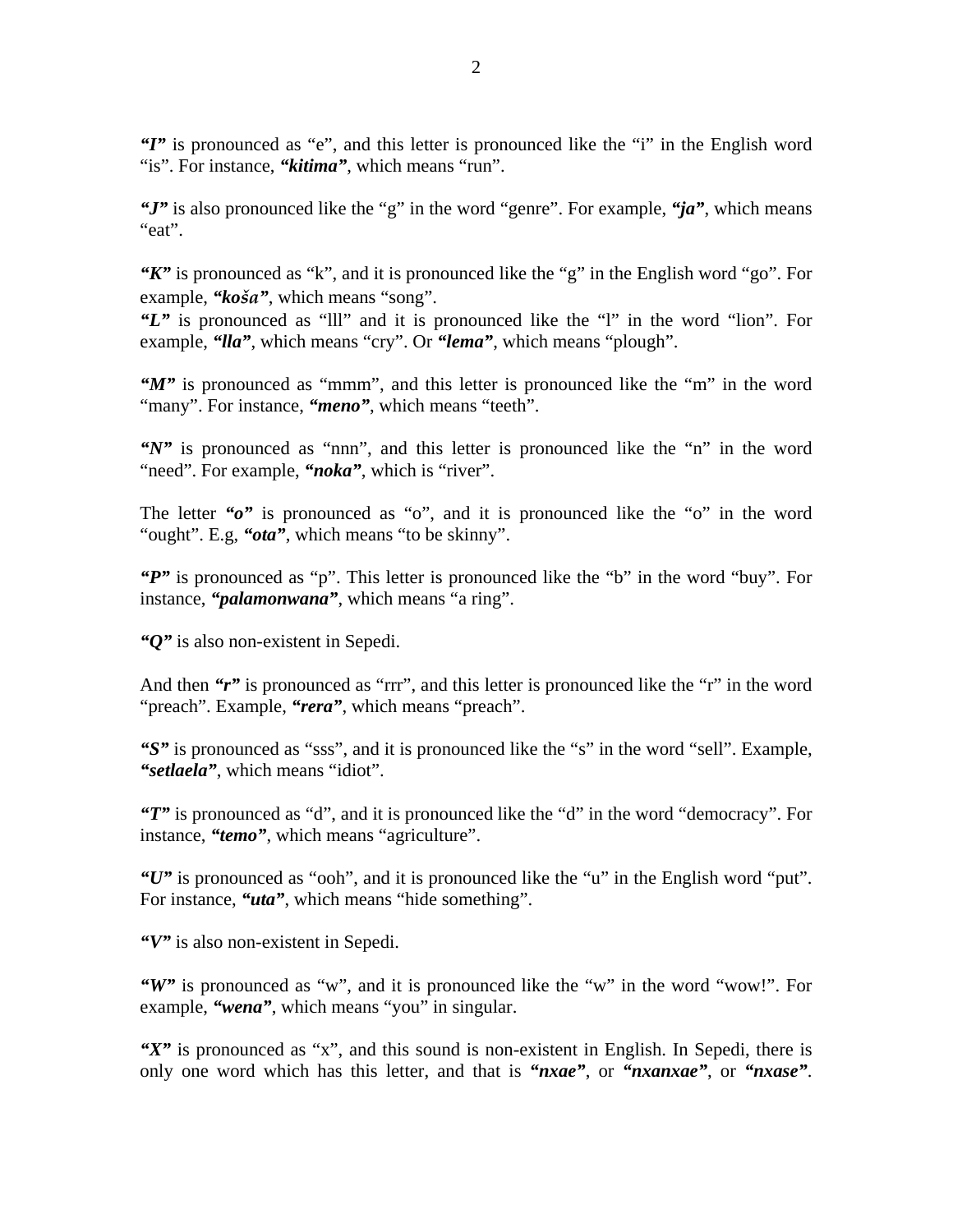"Nxae", "nxanxae", or "nxase", and this means "sorry". This word is usually uttered when someone gets hurt, to show sympathy for that particular person.

And then, "y" is pronounced as "y", and this letter is pronounced like "y" in the word "yoyo" or "yogi sip". For example, *"yona"*, which means "it", that is, the pronoun "it".

And then, *"Z"* is also non-existent in Sepedi.

In addition to the sounds which are produced by individual alphabets, there are also some sounds which are produced when two or more alphabets are put together. Such sounds may also need a thorough scrutiny. The following are examples:

*"Ph"* is pronounced as "ph", in Sepedi. These letters are pronounced like the "p" in the word "peach". For example, "**bophelo**", which means "life".

"Ts" is pronounced as *"ts"*. These letters are pronounced like the "ts" in the word "mats". For example, "*metse*", which is "villages".

We also have *"tl"* which is pronounced as "tl". These letters are pronounced like the "cl" in the word "cluck". For example, *"tlema"*, which means "tie".

There is also the "th". "Th" is pronounced as "th", and these words are pronounced like the "t" in the English word "take". For example, *"thuša"*, which means "help".

We also have the *"tlh"*. "The *"* is pronounced in Sepedi as "tlh". These alphabets, when put together, are pronounced like the "cl" in the English word "sclerosis". For example, *"tlhaologanyo"*, which means "understanding".

We also have "tsh". "Tsh" is pronounced as "tsh". These letters are pronounced with an aspiration almost similar to the "ts" which we have already explained earlier on, but the "h" makes it slightly different from the "ts" sound; and this sound is non-existent in English. For example, *"ntsho"*, which means "black".

And then we also have "t, s with a cap (š), plus h" *(tšh)*. These letters, when put together, are pronounced like the "ch" in the word "church". "Tšh" is pronounced as "tšh" in Sepedi. It is pronounced as "tšh". And we have words such as *"ntšha"*, which means "take out", or *"tšhaba"*, which means "run away".

And then there is also another sound which is made by the alphabet "t, plus s with a cap *(tš)*. "T, plus s with a cap (tš) makes the sound "tš". And these alphabets are pronounced like the "g" in the English word "engine". For example, we have the word *"letšatši"*, which means "day" or "sun".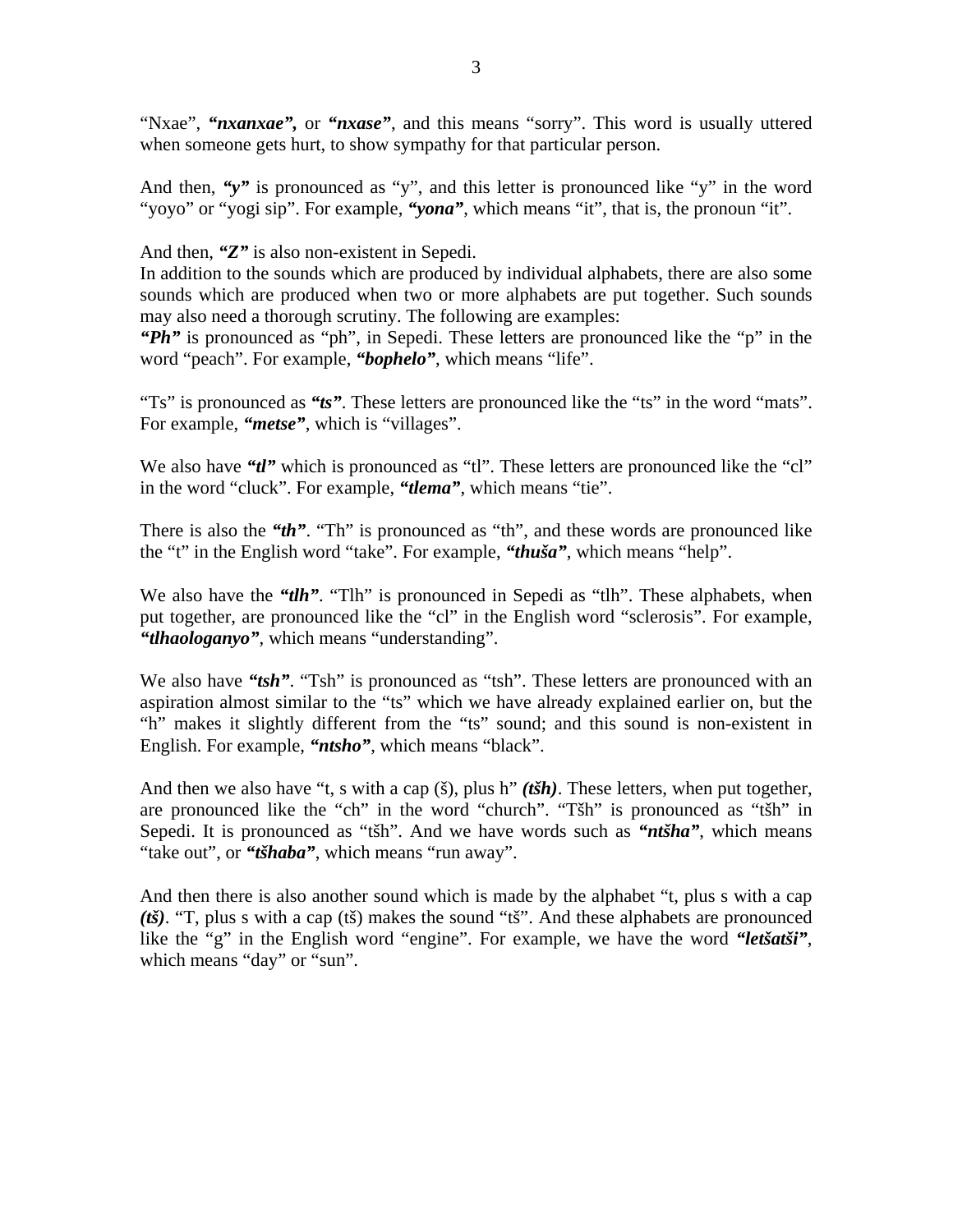### **LESSON 2: GREETINGS**

| Good morning / day / evening sir.   | Thobela ntate / tate.                     |  |  |  |
|-------------------------------------|-------------------------------------------|--|--|--|
| Good morning / day / evening madam. | Dumela mma / mme.                         |  |  |  |
| How are you?                        | O tsogile bjang? / Go bjang? (Le kae?)    |  |  |  |
| I am fine and how are you?          | Ke tsogile gabotse, wena o tsogile bjang? |  |  |  |
|                                     | (Re gona re ka ra lena).                  |  |  |  |
| I am well.                          | Ke tsogile gabotse. (Re gona).            |  |  |  |
| Good day ladies and gentlemen.      | Dumelang bontate le bomma / bomme         |  |  |  |
|                                     | (Dumelang bomme le bontate).              |  |  |  |
| Good day madam.                     | Dumela mma / mme / mohumagadi.            |  |  |  |
| How are you? (plural).              | Le tsogile bjang?                         |  |  |  |
| We are well and how are you?        | Re tsogile gabotse / botse.               |  |  |  |
| I am well.                          | Ke tsogile gabotse / botse.               |  |  |  |
| Thank you.                          | Re a leboga.                              |  |  |  |
| Good day sir.                       | Thobela ntate / Tameng ntate.             |  |  |  |
| Good day madam.                     | Dumela mme / mma.                         |  |  |  |
| How are you?                        | Le kae?                                   |  |  |  |
| I am fine and how are you?          | Re gona re ka ra lena.                    |  |  |  |
| I am fine.                          | Ke gona / Re gona.                        |  |  |  |

*N.B: ("Dumela is not specific to any time of the day and men are expected to take off their hats or caps when greeting elders").*

### **LESSON 3: INTRODUCING SELF OR SOMEONE**

| My name is Itumeleng.   | Leina la ka ke Itumeleng. |
|-------------------------|---------------------------|
| My last name is Moeng.  | Sefane sa ka ke Moeng.    |
| What is your name?      | Leina la gago o mang?     |
| I am from Botswana.     | Ke tšwa Botswana.         |
| Where are you from?     | O tšwa kae?               |
| His name is Thabo.      | Leina la gagwe ke Thabo.  |
| His last name is Thuto. | Sefane sa gagwe ke Thuto. |
| Are you from America?   | A / Naa o tšwa Amerika?   |
| I am a volunteer.       | Ke moithaopi.             |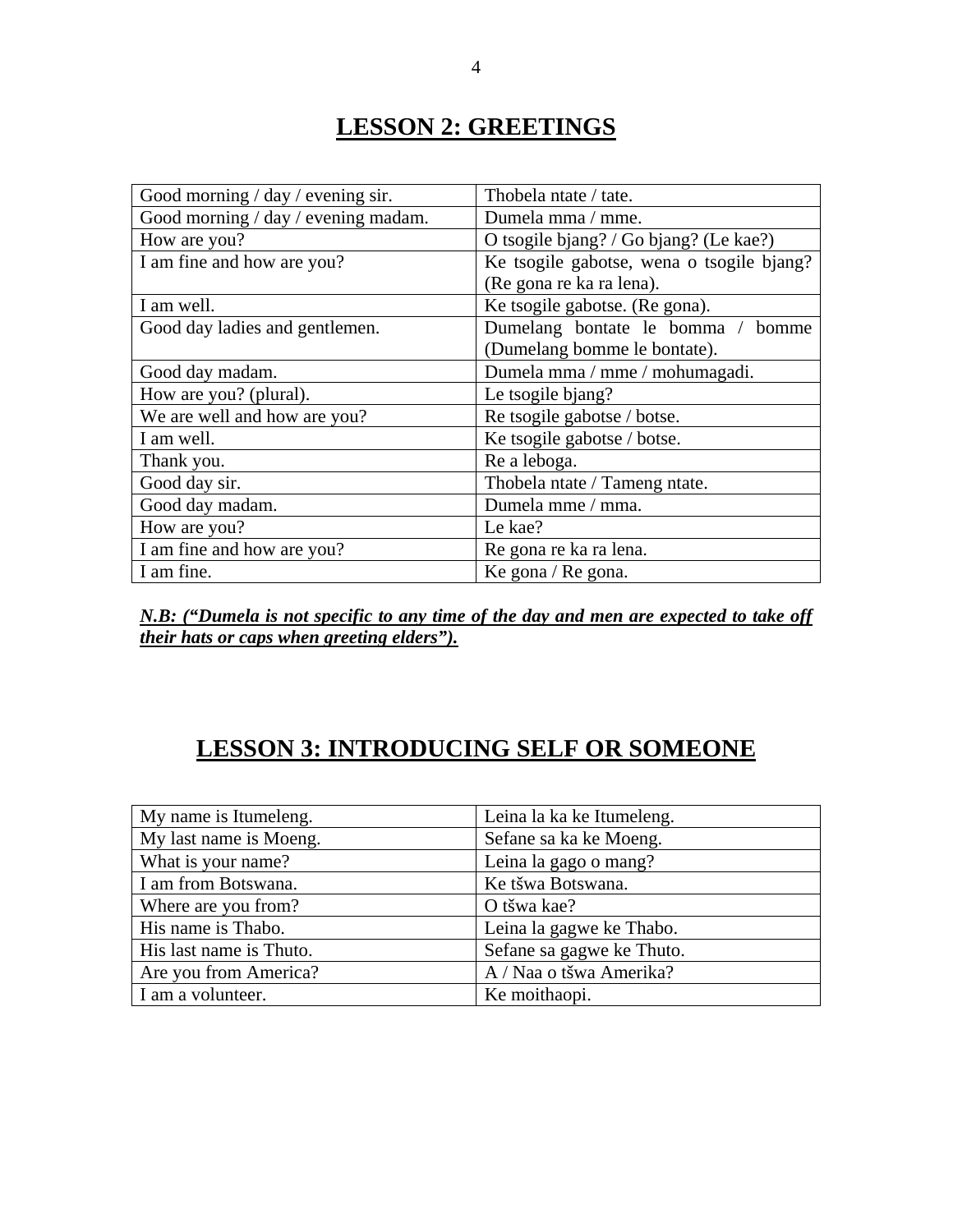# **LESSON 4: LEAVE-TAKING EXPRESSION**

| Good-bye.         | Go lokile / Šala gabotse. (Šalang gabotse). |  |  |
|-------------------|---------------------------------------------|--|--|
| See you.          | Ke tla go bona.                             |  |  |
| Have a good day.  | Eba le letšatši le monate.                  |  |  |
| Good night.       | Robala gabotse / O robale gabotse.          |  |  |
| See you tomorrow. | Ke tla go bona gosasa / ka moswane.         |  |  |
| See you later.    | Ke tla go bona ka kgapele / kgapele.        |  |  |

### **LESSON 5: VOCABULARY 1 (VERBS)**

| To-                  | $Go-$                                     |
|----------------------|-------------------------------------------|
|                      | N.B: (The word after slash represents the |
|                      | verb in its past tense form).             |
|                      |                                           |
| Able to, be          | Kgona / kgonne                            |
| Advise, remind       | Eletša / eleditše                         |
| Afraid of, be        | Tšhaba / tšhabile                         |
| Answer               | Araba / arabile                           |
| Arrive               | Goroga / gorogile, Goba Fihla / fihlile   |
| Ask                  | Botšiša / botšišitše                      |
| Ask for (polite way) | Kgopela / kgopetše                        |
| Away, go, travel     | Tsamaya / tsamaile                        |
| Be, become           | Ba / Bile                                 |
| Begin                | Thoma / thomile                           |
| Believe, agree       | Dumela / dumetše                          |
| <b>Boil</b>          | Bela / betše                              |
|                      |                                           |
| <b>Borrow</b>        | Adima / adimile                           |
| <b>Bring</b>         | Tliša / tlišitše                          |
| <b>Burn</b>          | Tšhuma / tšhumile                         |
| <b>Bury</b>          | Boloka / bolokile                         |
| Buy                  | Reka / rekile                             |
| Call another person  | Bitša motho e mongwe                      |
| Carry                | Swara / swere                             |
| Climb                | Namela / nametše                          |
| Close                | Tswalela / tswaletše                      |
| Come                 | Tla / tlile                               |
| Come in              | Tsena (ka gare) / tsene                   |
| Come out (emerge)    | Tšwa / tšwile                             |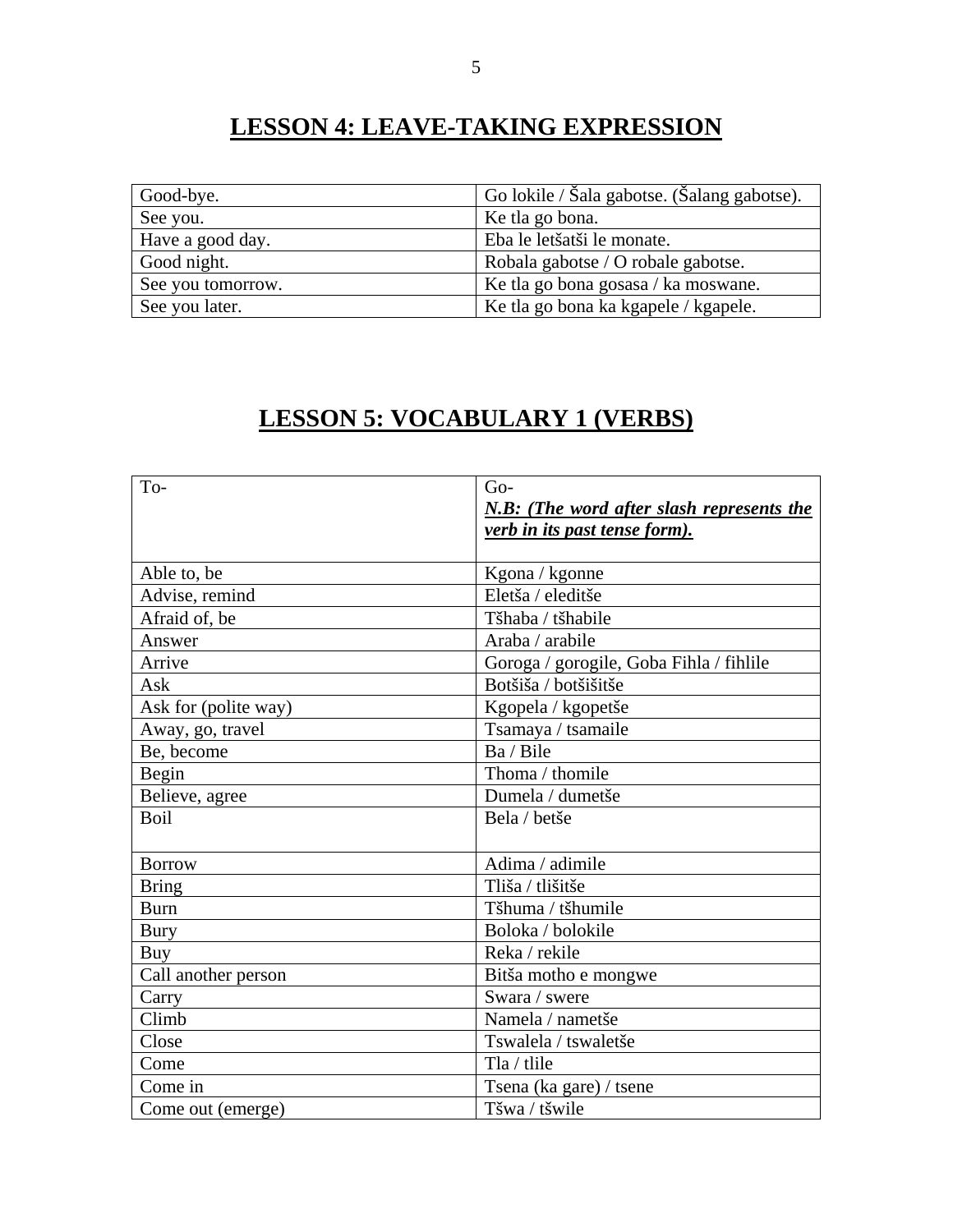| Cook              | Apea / apeile                               |  |  |  |
|-------------------|---------------------------------------------|--|--|--|
| <b>Cry</b>        | Lla / llile                                 |  |  |  |
| Dance             | Bina / binne                                |  |  |  |
| Delay             | Ditela / ditetše, Goba Diegiša / diegišitše |  |  |  |
| Destroy           | Senya / sentše                              |  |  |  |
| Do                | Dira / dirile                               |  |  |  |
| Drink             | Nwa / nwele                                 |  |  |  |
| Early, to be      | Goseng, Go tla goseng                       |  |  |  |
| Eat               | Ja / jele                                   |  |  |  |
| Enter             | Tsena / tsene                               |  |  |  |
| Explain           | Hlalosa / hlalositše                        |  |  |  |
| Feel, Hear, Taste | Kwa / kwele                                 |  |  |  |
| Finish            | Fetša / feditše                             |  |  |  |
| Find              | Hwetša / hweditše                           |  |  |  |
| Fix, prepare      | Beakanya / beakantše, Goba Lokiša /         |  |  |  |
|                   | Lokišitše                                   |  |  |  |
| Forgive           | Swarela / swaretše                          |  |  |  |
| To see            | Bona / bone                                 |  |  |  |
| Get up / Wake up  | Tsoga / tsogile                             |  |  |  |
| Give              | Fa / file                                   |  |  |  |
| Go                | Ya / Ile                                    |  |  |  |
| Happy, be         | Thaba / thabile                             |  |  |  |
| Help              | Thuša / thušitše                            |  |  |  |
| Hold              | Swara / swere                               |  |  |  |
| Injure            | Gobatša / gobaditše                         |  |  |  |
| Keep              | Boloka / bolokile                           |  |  |  |
| Kind, be          | Loka / lokile                               |  |  |  |
| Know              | Tseba / tsebile                             |  |  |  |
| Laugh             | Sega / segile                               |  |  |  |
| Learn, study      | Ithuta / ithutile                           |  |  |  |
| Listen            | Theeletša / theeleditše                     |  |  |  |
| Like, love        | Rata / ratile                               |  |  |  |
| Live              | Dula / dutše                                |  |  |  |
| Need              | Nyaka / nyakile                             |  |  |  |
| Open              | Bula / butše                                |  |  |  |
| Pass              | Feta / fetile                               |  |  |  |
| Pay               | Lefa / lefile                               |  |  |  |
| Pick up           | Topa / topile                               |  |  |  |
| Place, put        | Bea / beile                                 |  |  |  |
| Refuse            | Gana / ganne                                |  |  |  |
| Return            | Boa (Bowa) / boile                          |  |  |  |
| Say               | Re / rile, Goba Bolela / boletše            |  |  |  |
| Sell              | Rekiša / rekišitše                          |  |  |  |
| Sick, to be       | Lwala / lwetše, goba Babja / babjitše       |  |  |  |
| Sit down          | Dula fase / dutše                           |  |  |  |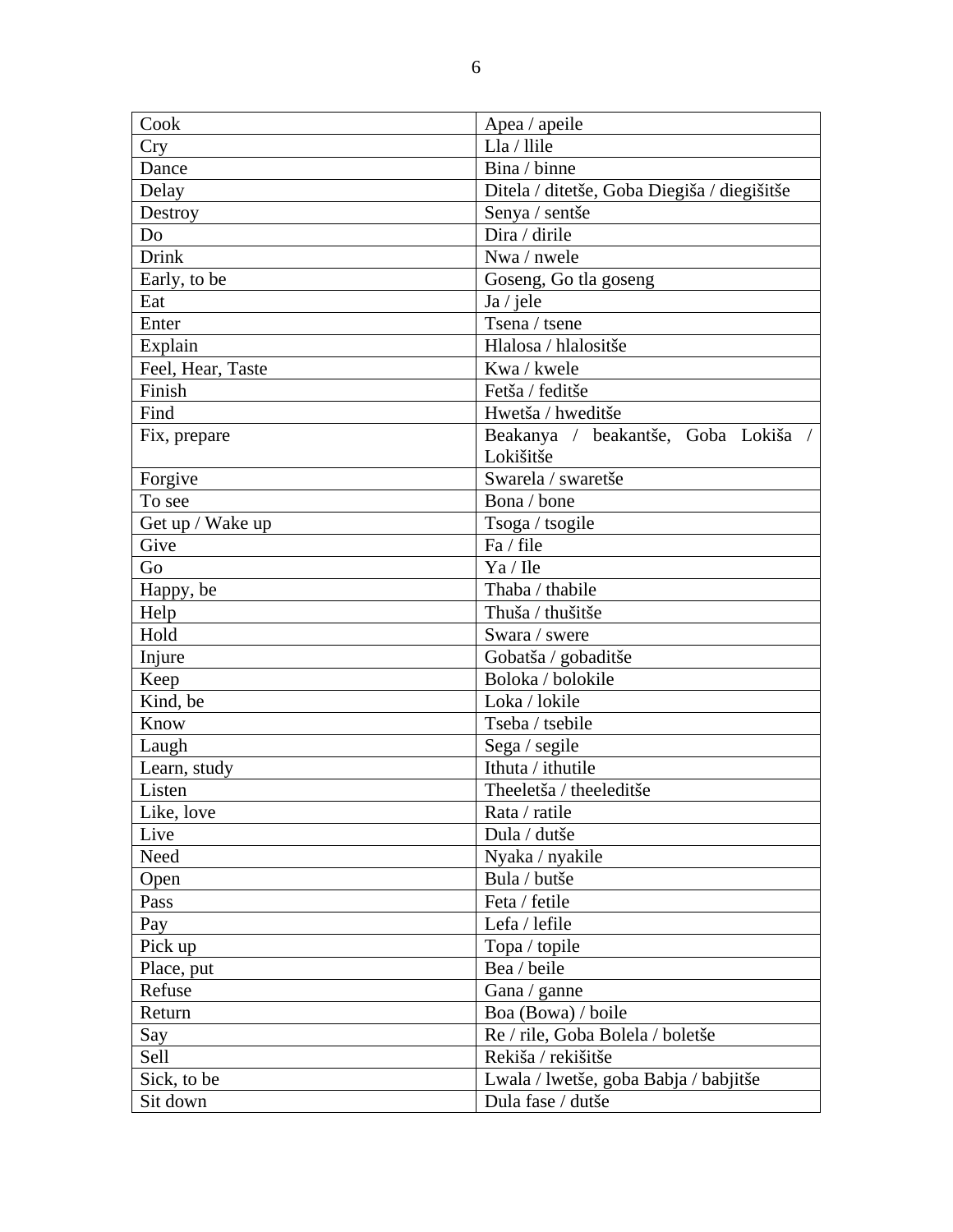| Sleep           | Robala / robetše                        |
|-----------------|-----------------------------------------|
| Smoke; pull     | Kgokga / kgokgile; Goga / gogile        |
| Speak           | Bolela / boletše                        |
| Spend the night | Lala / letše                            |
| Stay behind     | Šala / šetše                            |
| Take            | Tšea / tšere                            |
| Teach           | Ruta / rutile                           |
| Tell            | Botša / boditše                         |
| Tired, become   | Lapa / lapile                           |
| <b>Try</b>      | Leka / lekile                           |
| Understand      | Kwešiša / kwešišitše                    |
| Use             | Šomiša / šomišitše                      |
| Visit           | Eta (Etela) / etetše                    |
| Want            | Nyaka / nyakile                         |
| Wash (clothes)  | Hlatswa / hlatswitše (clothes)          |
| <b>Bathe</b>    | Hlapa / hlapile                         |
| Watch           | Lebelela / lebeletše (Bogela / Bogetše) |
| Work            | Šoma / šomile, Goba Bereka / berekile   |
| Write           | Ngwala / ngwadile                       |

# **LESSON 6: SOME USEFUL EXPRESSIONS**

| I am tired                                   | Ke lapile.                                |
|----------------------------------------------|-------------------------------------------|
| I am sleepy                                  | Ke swerwe ke boroko.                      |
| I am hungry                                  | Ke swerwe ke tlala.                       |
| I am not hungry                              | Ga ka swarwa ke tlala.                    |
| Where are you going?                         | O ya kae?                                 |
| When are you coming?                         | O tla neng? (O boa neng?)                 |
| Where is your home?                          | Legae la gago le kae? Goba, Ga geno ke    |
|                                              | kae? Goba (O dula kae?)                   |
| Where is Andrew?                             | Andrew o kae?                             |
| Edward is going to the post office           | Edward o ya posong.                       |
| I do not go to the shop                      | Ga ke ye šopong.                          |
| I am learning Setswana; I study Setswana     | Ke ithuta Setswana.                       |
| I don't take coffee                          | Ga ke nwe kofi.                           |
| I need some rest                             | Ke nyaka go khutša.                       |
| I eat; I am eating                           | Ke a ja.                                  |
| He / She is not eating; He / She doesn't eat | Ga a je.                                  |
| She does not study                           | Ga a ithute.                              |
| I bathe in the morning                       | Ke hlapa mesong (goseng).                 |
| I wake up very early                         | Ke tsoga mesong kudu.                     |
| It's becoming late (nightfall)               | Go ba bošego.                             |
| It's time up                                 | Nako e fedile; Goba E tšhaile (informal). |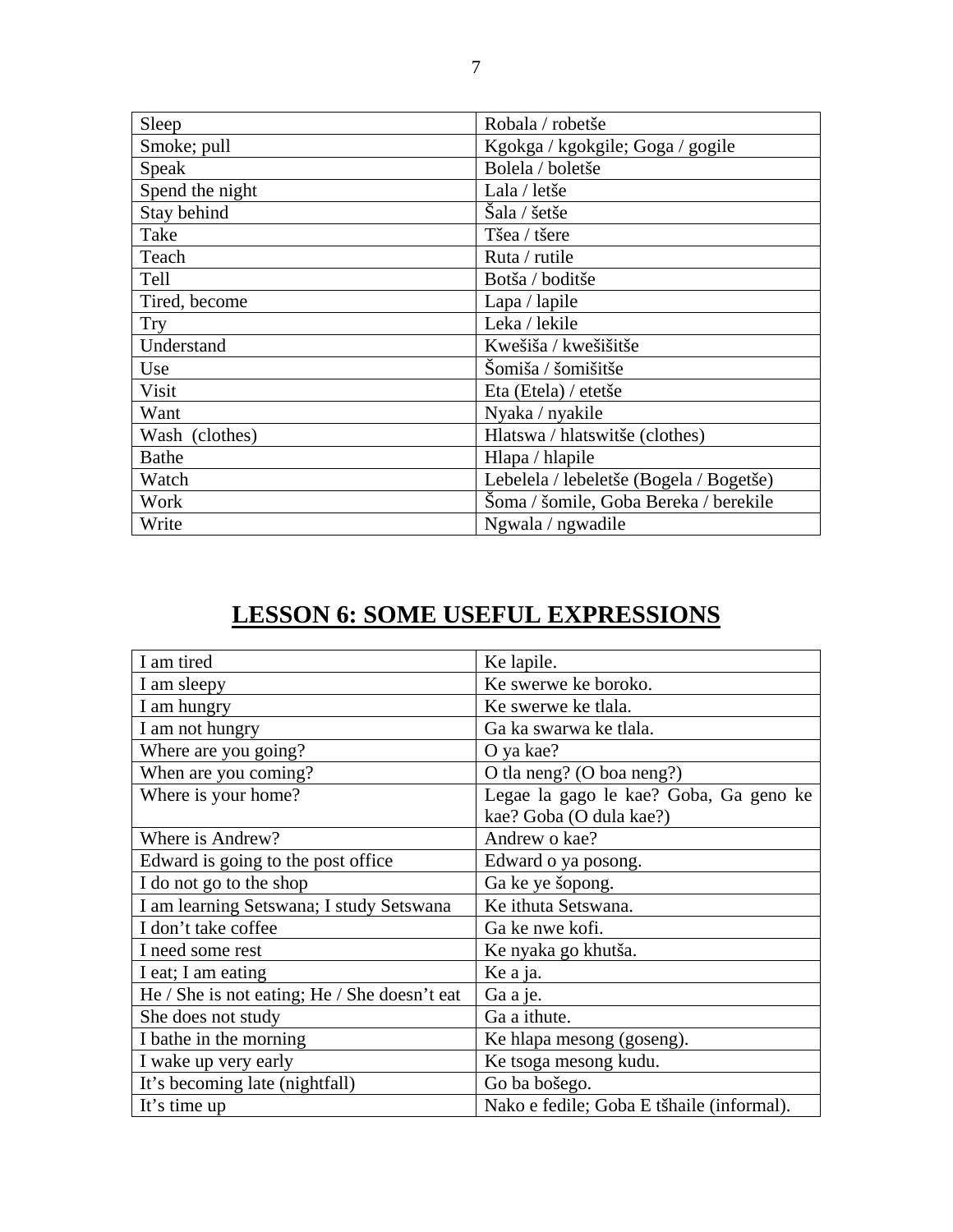| I am thirsty                  | Ke swerwe ke lenyoro.                  |
|-------------------------------|----------------------------------------|
| I do not understand           | Ga ke hlaologanye, Goba Ga ke kwešiše. |
| Speak slowly                  | Bolela ka go nanya / iketla.           |
| Excuse me                     | Ntshwarele.                            |
| Speak quickly                 | Bolela ka pela.                        |
| Do you have a problem $(s)$ ? | A o na le bothata (mathata)?           |
| Yes, I have a problem         | Ee, ke na le bothata.                  |
| No, I don't have a problem    | Aowa, ga ke na bothata.                |
| Do you have any questions?    | A o na le dipotšišo?                   |
| Ask                           | Botšiša.                               |
| Greet                         | Dumediša.                              |
| Please                        | Hle.                                   |
| Thank you                     | Ke a leboga.                           |
| Again                         | Gape.                                  |
|                               |                                        |

# **LESSON 7: VOCABULARY 2 (NOUNS)**

| Table          | Tafola.            |  |  |  |
|----------------|--------------------|--|--|--|
| Chair          | Setulo.            |  |  |  |
| Plate          | Sebjana / Poleiti. |  |  |  |
| Cup            | Komiki.            |  |  |  |
| Spoon          | Llepola.           |  |  |  |
| Knife          | Mphaka.            |  |  |  |
| <b>Broom</b>   | Leswielo.          |  |  |  |
|                |                    |  |  |  |
| <b>Bed</b>     | Malao / mpete.     |  |  |  |
| <b>Blanket</b> | Kobo.              |  |  |  |
| Clothes        | Diaparo.           |  |  |  |
| Pants          | Borokgo.           |  |  |  |
| <b>Shoes</b>   | Dieta.             |  |  |  |
|                |                    |  |  |  |
| Pencil         | Phensele.          |  |  |  |
| <b>Book</b>    | Puku.              |  |  |  |
| Bag            | Peeke.             |  |  |  |
| Pen            | Pene.              |  |  |  |
| Window         | Lefasetere.        |  |  |  |
| Door           | Lebati.            |  |  |  |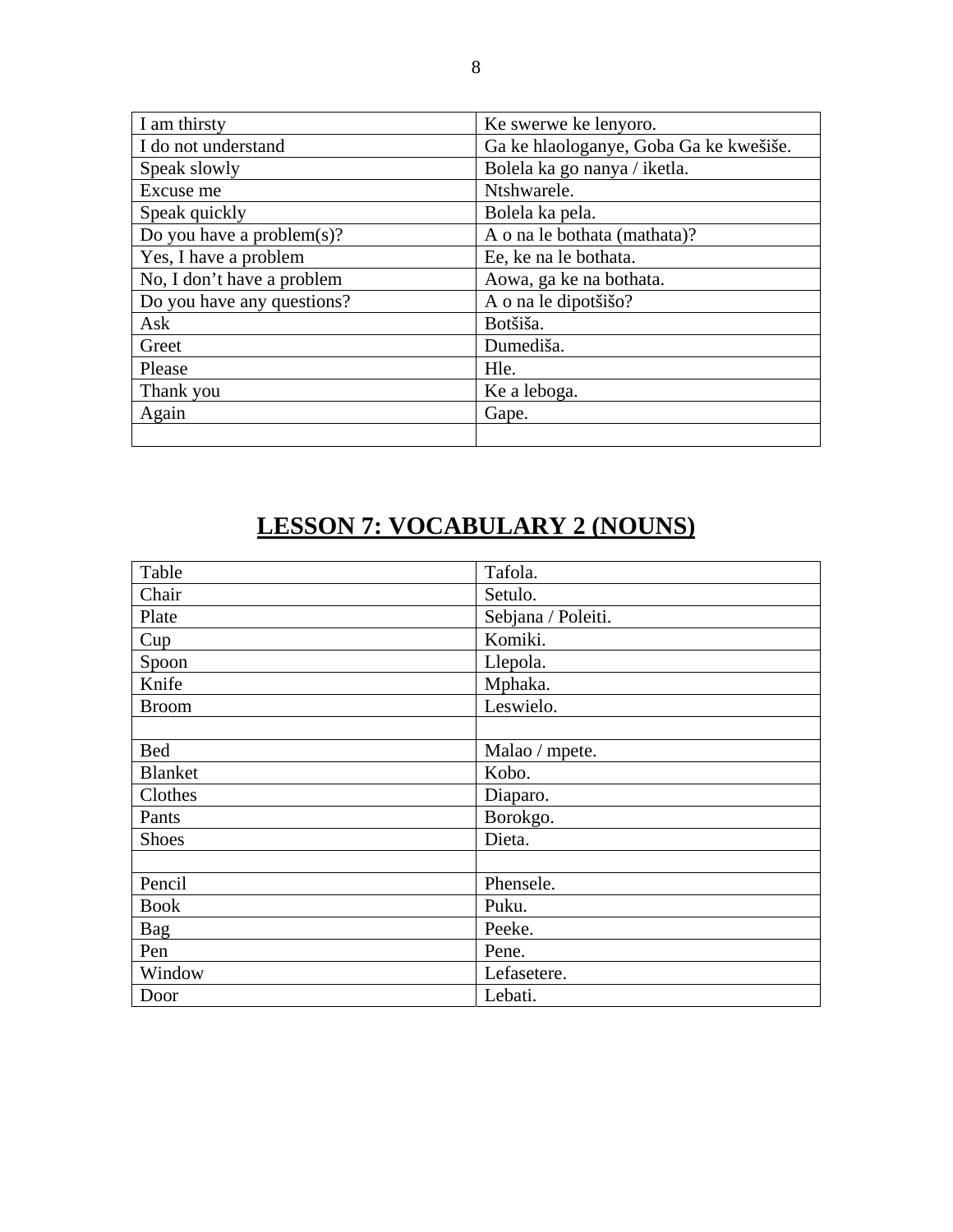### **LESSON 8: PRONOUNS**

|                | Nna   |
|----------------|-------|
| You (singular) | Wena. |
| He / She       | Yena. |
| We / Us        | Rena. |
| You (plural)   | Lena. |
| Them           | Bona. |

#### **LESSON 9: CONNECTING WORDS**

| And        | Le $/$ e bile                          |
|------------|----------------------------------------|
| <b>But</b> | Mme / eupša / empa / "mara" (informal) |
| <b>Or</b>  | Goba                                   |
| Is         | Ke                                     |
| As / Like  | Bjalo ka (Go swana le)                 |
| Therefore  | Ka fao                                 |
| Because    | Ka lebaka la gore / gobane             |

### **LESSON 10: NEGATION**

|                 | I                         | You                     | She / He         | We          | You (plu)   | <b>They</b> |
|-----------------|---------------------------|-------------------------|------------------|-------------|-------------|-------------|
|                 |                           | (sing)                  |                  |             |             |             |
| <b>Present</b>  | Ke<br>a                   | O a nyaka.              | O a nyaka.       | Re<br>a     | Le<br>a     | Ba<br>a     |
|                 | nyaka.                    |                         |                  | nyaka.      | nyaka.      | nyaka.      |
|                 | I want.                   | You want.               | She $/$<br>He    | We want.    | You want.   | They        |
|                 |                           |                         | wants.           |             |             | want.       |
| <b>Negative</b> | Ga<br>ke                  | Ga<br>$\Omega$          | Ga<br>a          | Ga<br>re    | Ga<br>le    | Ga<br>ba    |
| <b>Present</b>  | nyake.                    | nyake.                  | nyake.           | nyake.      | nyake.      | nyake.      |
|                 | do<br>$\mathbf{I}$<br>not | You<br>do               | She $/$<br>He    | We do not   | You<br>do   | They<br>do  |
|                 | want.                     | not want.               | does<br>not      | want.       | not want.   | not want.   |
|                 |                           |                         | want.            |             |             |             |
| Past            | Ke be ke                  | O<br>be<br>$\mathbf{O}$ | be<br>O<br>a     | Re be<br>re | Le<br>be le | Ba be ba    |
|                 | nyaka / Ke                | nyaka $\prime$ O        | nyaka $\prime$ O | nyaka / Re  | nyaka / Le  | nyaka / Ba  |
|                 | nyakile.                  | nyakile.                | nyakile.         | nyakile.    | nyakile.    | nyakile.    |
|                 | I did want                | did<br>You              | She / $He$       | did<br>We   | You<br>did  | They<br>did |
|                 | / I wanted.               | want.                   | did want.        | want.       | want.       | want.       |
| <b>Negative</b> | Ke be ke                  | O be o sa               | O be a sa        | Re be<br>re | Le be le sa | Ba be ba    |
| Past            | sa nyake /                | nyake / $Ga$            | nyake / Ga       | sa nyake /  | nyake / Ga  | sa nyake /  |
|                 | ka<br>Ga                  | wa nyaka.               | a nyaka.         | Ga<br>ra    | la nyaka.   | Ga<br>ba    |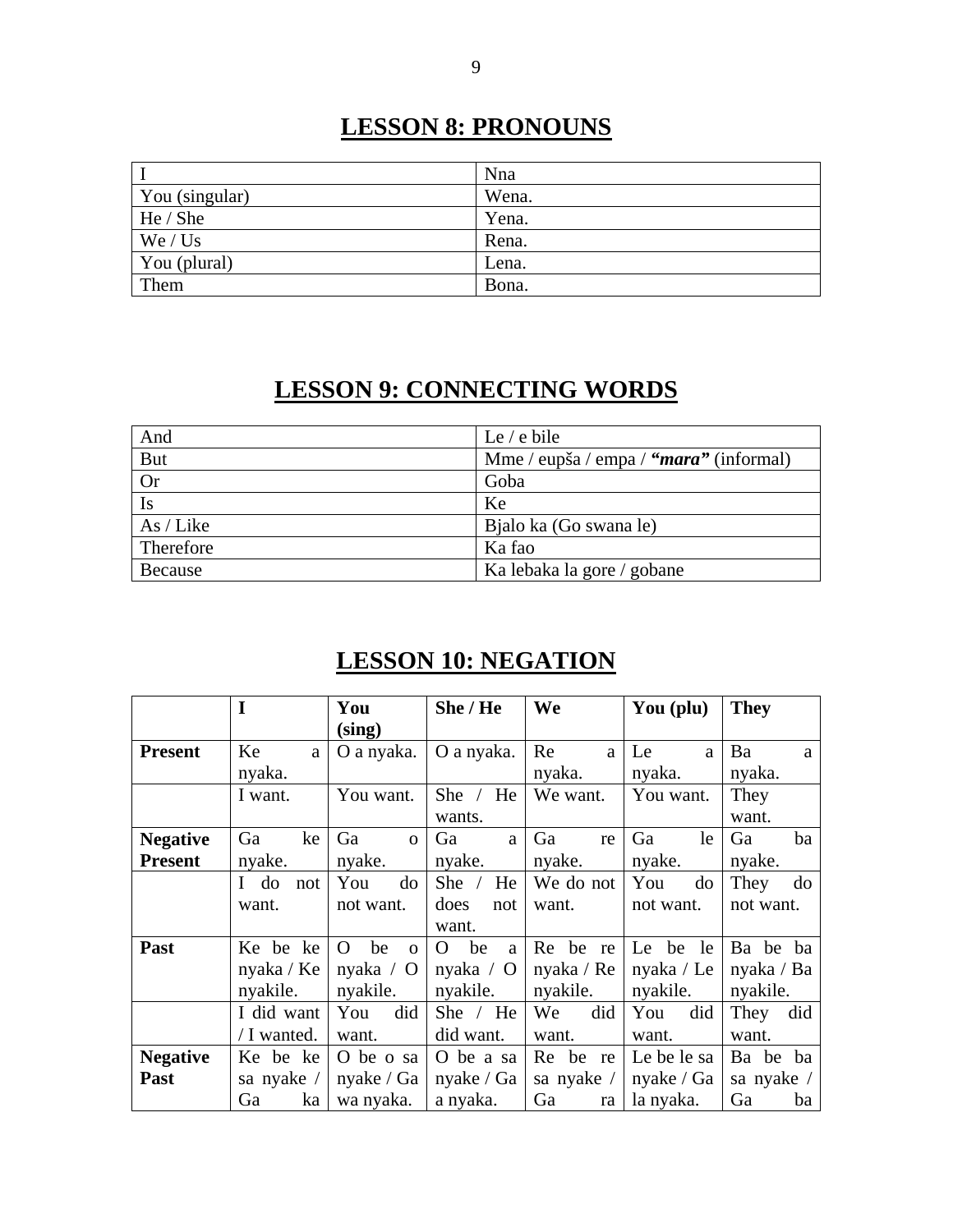|                 | nyaka.     |      |                |      |          |            | nyaka. |           |           |      | nyaka.    |          |
|-----------------|------------|------|----------------|------|----------|------------|--------|-----------|-----------|------|-----------|----------|
|                 | I did not  |      | You            | did  | She      | He         | We     | did       | You       | did  | They      | did      |
|                 | want.      |      | not want.      |      | did      | not        |        | not want. | not want. |      | not want. |          |
|                 |            |      |                |      | want.    |            |        |           |           |      |           |          |
| <b>Negative</b> | <b>Nka</b> | se   | ka<br>$\Omega$ | se   | A ka     | se         |        | Re ka se  | Le ka se  |      |           | Ba ka se |
| <b>Future</b>   | nyake.     |      | nyake.         |      | nyake.   |            | nyake. |           | nyake.    |      | nyake.    |          |
|                 | I will not |      | You            | will | She      | He         | We     | will      | You       | will | They      | will     |
|                 | want.      |      | not want.      |      | will     | not        |        | not want. | not want. |      | not want. |          |
|                 |            |      |                |      | want.    |            |        |           |           |      |           |          |
| <b>Future</b>   | Ke         | tla  | $\Omega$       | tla  | $\Omega$ | tla        | Re     | tla       | Le        | tla  | Ba        | tla      |
|                 | nyaka.     |      | nyaka.         |      | nyaka.   |            | nyaka. |           | nyaka.    |      | nyaka.    |          |
|                 |            | will | You            | will | She      | He         | We     | will      | You       | will | They      | will     |
|                 | want.      |      | want.          |      |          | will want. | want.  |           | want.     |      | want.     |          |

*N.B: When you add the negative indicator "ga" in the present statement the last letter in the verb (which is usually "a"), changes to "e" (applicable in negative present tense).* 

#### **LESSON 11: THE VERB "to be" AND "to have"**

| I am reading.               | Ke a bala.                            |
|-----------------------------|---------------------------------------|
| You (singular) are reading. | O a bala.                             |
| You (plural) are reading.   | Le a bala.                            |
| She / He is reading.        | O a bala.                             |
| They are reading.           | Ba a bala.                            |
| We are reading.             | Re a bala.                            |
|                             | N.B: The "a" is applicable in all     |
|                             | pronouns and it represents "is", "am" |
|                             | and "are".                            |
| The verb "to have" (-na le) |                                       |
| I have a book.              | Ke na le puku / buka.                 |
| You (sin) have a book.      | O na le puku.                         |
| You (plu) have a book.      | Le na le puku.                        |
| She / He has a book.        | O na le puku.                         |
| They have a book.           | Ba na le puku.                        |
| We have a book.             | Re na le puku.                        |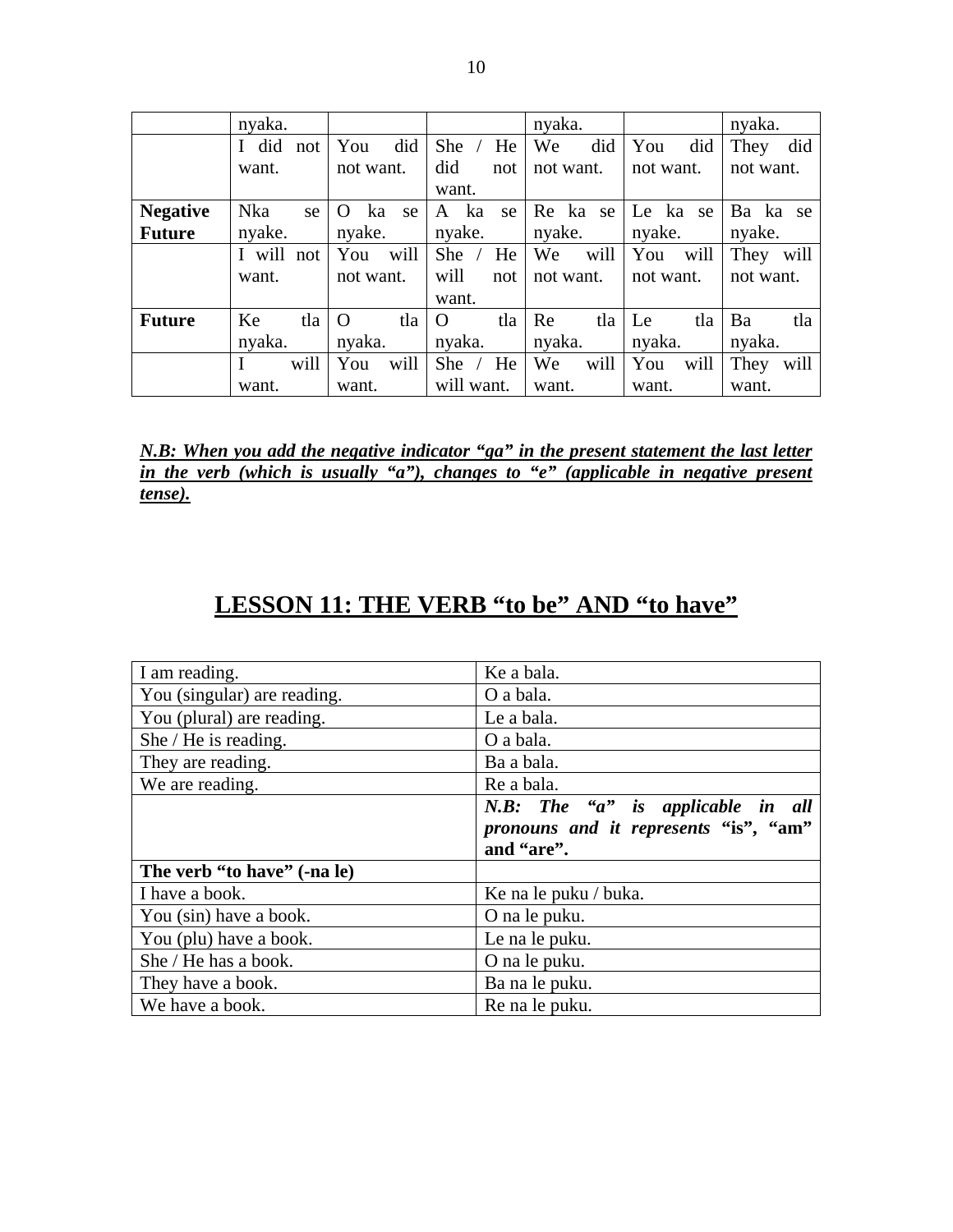# **LESSON 12 : QUESTIONS AND COMMANDS**

| What is it?                    | Ke eng?                                  |
|--------------------------------|------------------------------------------|
| When did you come?             | O tlile neng?                            |
| Where are you from?            | O tšwa kae?                              |
| How are you?                   | Go bjang? Goba O tsogile bjang? (N.B: If |
|                                | <i>it is in the morning</i> ) (Le kae?)  |
| Who are you?                   | O mang? / Ke wena mang?                  |
| Which one?                     | Efe?/Sefe?/Lefe? (It depends on a noun). |
| Which ones?                    | Dife? / Afe? (Bafe?).                    |
| Why?                           | Ke ka lebaka la eng? / Gobaneng?         |
| <b>Commanding Expressions:</b> |                                          |
| Open the door.                 | Bula lebati / mojako.                    |
| Close the door.                | Tswalela lebati.                         |
| Stand and talk.                | Ema o bolele.                            |
| Stand.                         | Ema.                                     |
| Get inside.                    | Tsena ka gare.                           |
| Come here.                     | Tlaa / Etla mo.                          |
| Keep quiet / Listen.           | Homola / Theeletša.                      |
| Go back.                       | Boela / Eya morago.                      |
| Come to the front.             | Etla mo pele.                            |
| Sit down.                      | Dula fase.                               |

### **LESSON 13: EXPRESSING NEEDS**

| What do you want?                         | O nyaka eng?                                 |
|-------------------------------------------|----------------------------------------------|
| I want a candle.                          | Ke nyaka lekgantlele / lekerese / kerese.    |
| What do you need?                         | O nyaka eng?                                 |
| I need money.                             | Ke nyaka tšhelete.                           |
| Where do you want to go?                  | O nyaka go ya kae?                           |
| I want to go home.                        | Ke nyaka go ya gae.                          |
| What do you want to do now?               | O nyaka go dira eng gona bjalo / bjale?      |
| I do not know.                            | Ga ke tsebe.                                 |
| How do you feel?                          | O ikwa bjang?                                |
| My head still aches.                      | Hlogo ya ka e sa opa.                        |
| Why does she need a lot of money?         | Ke ka lebaka la eng a nyaka tšhelete e ntši? |
| She needs to buy food and clothes.        | O nyaka go reka dijo le diaparo.             |
| Do you like coffee?                       | A / Naa o rata kofi?                         |
| No, I do not like coffee.                 | Aowa, ga ke rate kofi.                       |
| Where are you going tomorrow?             | O ya kae gosasa?                             |
| I want to go to the shops in the morning. | Ke nyaka go ya dišopong / mabenkeleng e      |
|                                           | sa le mesong.                                |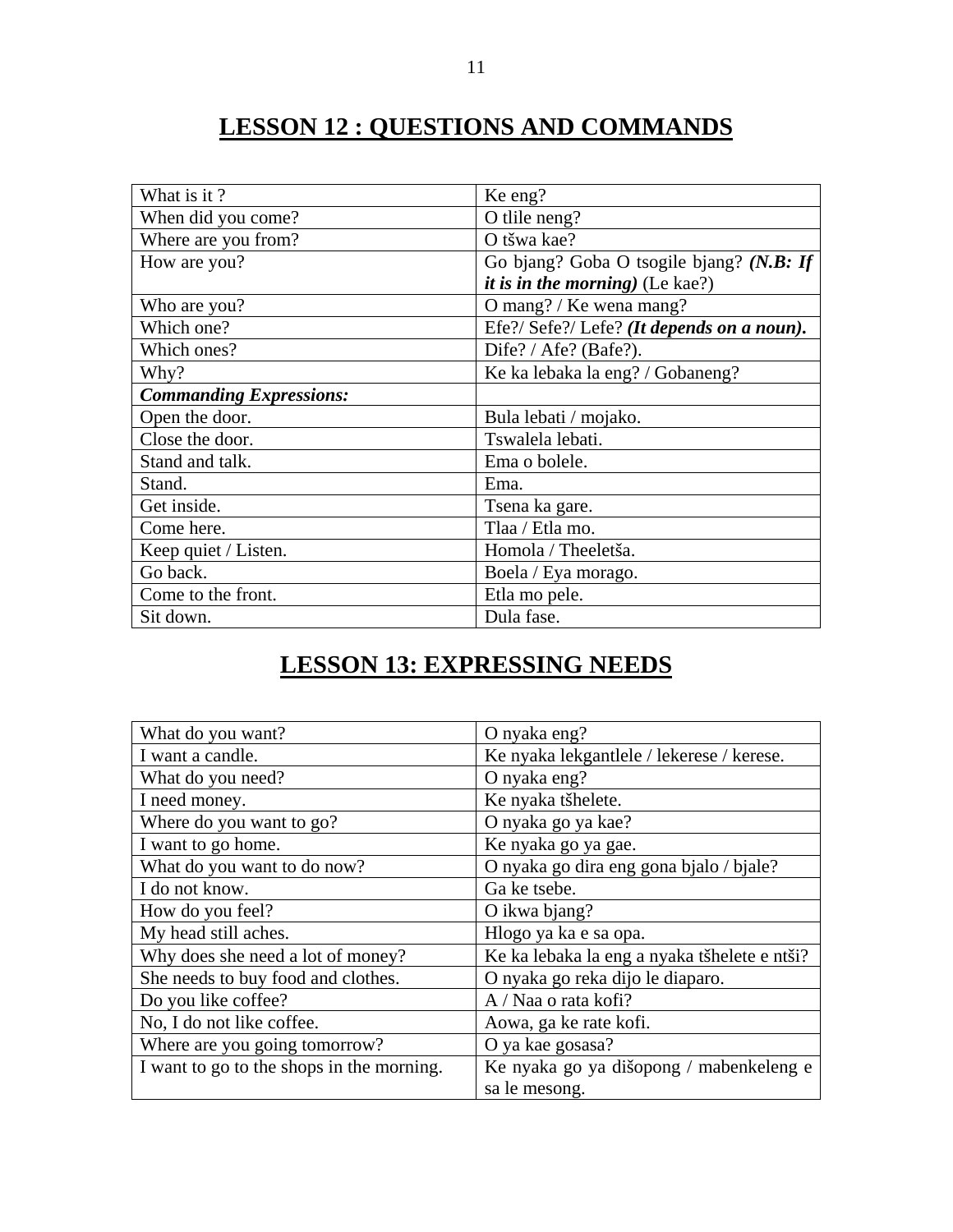# **LESSON 14: FOOD ITEMS**

| Food.                              | Dijo.                    |  |
|------------------------------------|--------------------------|--|
| Sorghum.                           | Mabele.                  |  |
| Mealie-meal.                       | Bupi.                    |  |
| Sugar.                             | Swikiri.                 |  |
| Salt.                              | Letswae.                 |  |
| Water.                             | Meetse.                  |  |
| Milk.                              | Maswi.                   |  |
| Tomatoes.                          | Ditamati.                |  |
| Potatoes.                          | Matapola.                |  |
| Eggs.                              | Mae.                     |  |
| Bread.                             | Borotho.                 |  |
| Coffee.                            | Kofi.                    |  |
| Tea.                               | Teye.                    |  |
| Soft porridge (made from sorghum / | Motapa / motepa/ motogo. |  |
| mealie-meal)                       |                          |  |
| Onions.                            | Dianyanese (Dieiye).     |  |
| Orange.                            | Namune / Namone.         |  |
| Apple.                             | Apolo / Apola.           |  |
| Peanuts.                           | Ditokomane / Dimake.     |  |
| Beans.                             | Dinawa.                  |  |

# **LESSON 15: FAMILY**

| Grandfather.          | Ntate mogolo / Rakgolo.                   |
|-----------------------|-------------------------------------------|
| Grandmother.          | Koko / Makgolo.                           |
| Father.               | Tate / Tata.                              |
| Mother.               | Mme / mma.                                |
| Sister; Brother.      | Sesi; Buti / Kgaetšedi (N.B: Said only to |
|                       | peers of opposite gender).                |
| (My) Older sibling.   | Mogolwake.                                |
| (My) Younger sibling. | Nnake / moratho / monyanana.              |
| Uncle (paternal).     | Rangwane / Ramogolo.                      |
| Uncle (maternal).     | Malome.                                   |
| Aunt (paternal).      | Rakgadi.                                  |
| Aunt (maternal).      | Mmangwane / Mmamogolo.                    |
| Cousin.               | Motswala.                                 |
| Parents.              | Batswadi.                                 |
| Child / children.     | Ngwana / Bana.                            |
| Family.               |                                           |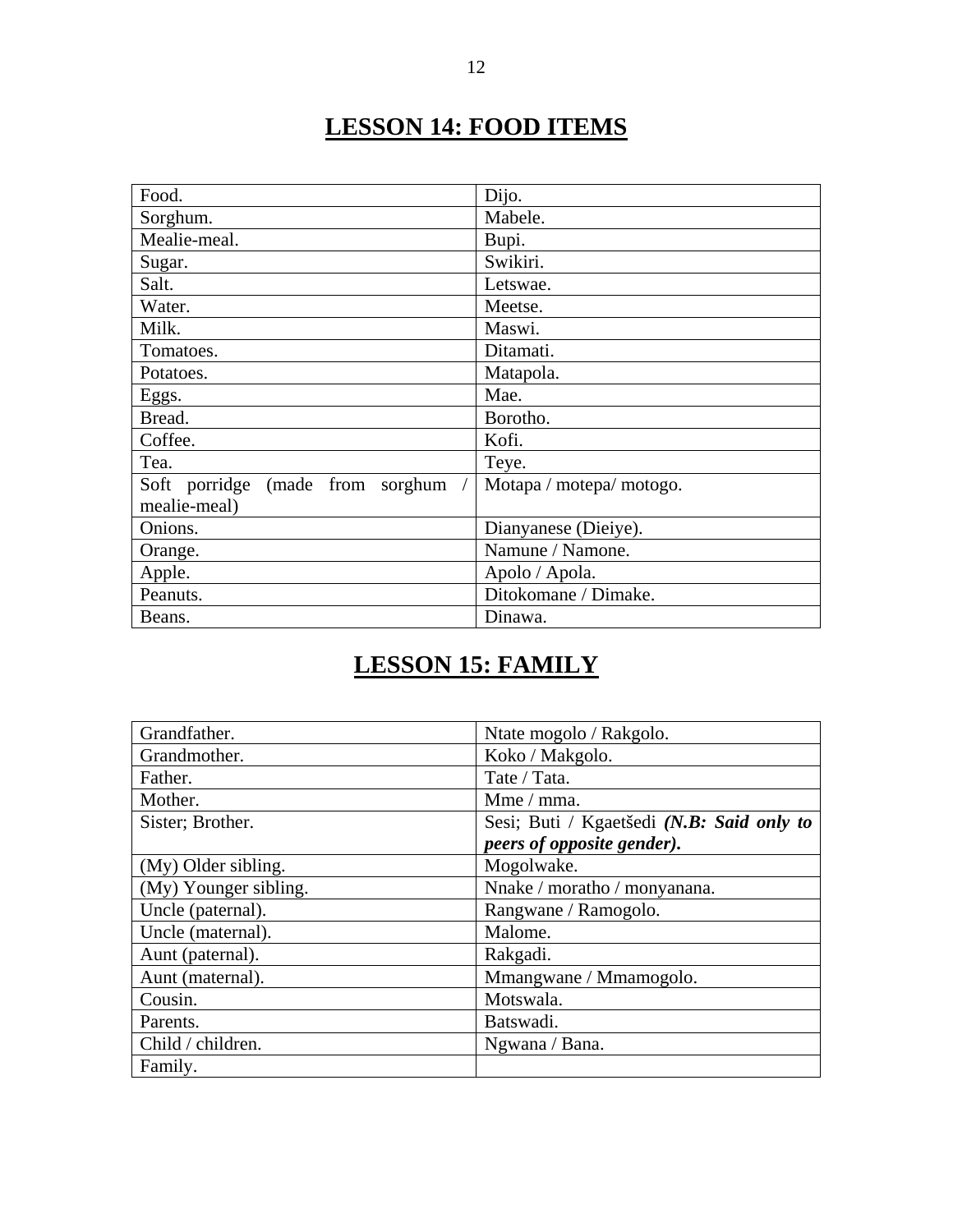### **LESSON 16: ADVERBS OF TIME**

| Today.                                       | Lehono / Mamohla.                |
|----------------------------------------------|----------------------------------|
| Yesterday.                                   | Maabane.                         |
| Tomorrow.                                    | Gosasa / Ka moswane.             |
| The day before yesterday.                    | Maloba.                          |
| Few weeks ago.                               | Dibeke tše mmalwa tša go feta.   |
| This week.                                   | Beke ye.                         |
| Last week.                                   | Beke ya go feta.                 |
| Next week.                                   | Beke e e tlago.                  |
| This year.                                   | Ngwaga wo / Ngwago.              |
| Last year.                                   | Ngwaga wa go feta.               |
| Next year.                                   | Ngwaga o o tlago.                |
| This month.                                  | Kgwedi ye.                       |
| At the moment.                               | Gona bjalo.                      |
| Later on; earlier on (depending on context). | Kgapele / Ka nkgapele / Kgapela. |
| At night.                                    | Bošego.                          |
| In the morning.                              | Mesong.                          |
| At noon (till sunset).                       | Mosegare (go fihla le dikela).   |
| Around sunset.                               | Ge le dikela / Mathapama.        |

### **LESSON 17: DAYS OF THE WEEK**

| Monday.    | Mošupologo / Mantaga. |
|------------|-----------------------|
| Tuesday.   | Labobedi.             |
| Wednesday. | Laboraro.             |
| Thursday.  | Labone.               |
| Friday.    | Labohlano.            |
| Saturday.  | Mokibelo.             |
| Sunday.    | Sontaga / LaMorena.   |

#### **LESSON 18: NUMBERS**

| Tee.   |
|--------|
| Pedi.  |
| Tharo. |
| Nne.   |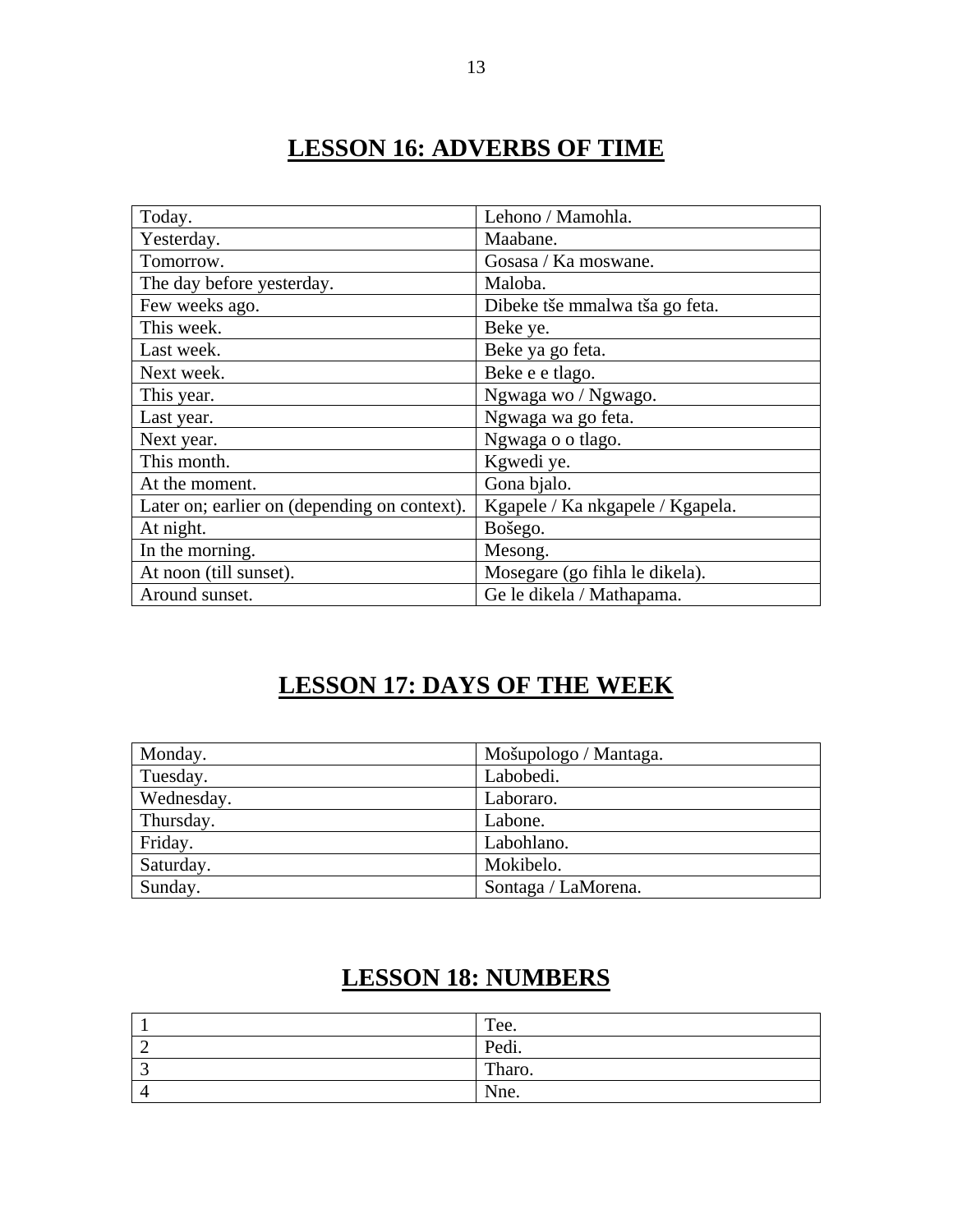| 5  | Tlhano.                 |
|----|-------------------------|
| 6  | Tshela.                 |
| 7  | Šupa.                   |
| 8  | Seswae.                 |
| 9  | Senyane.                |
| 10 | Lesome.                 |
| 11 | Lesometee / Lesome-tee. |
| 12 | Lesomepedi.             |
| 13 | Lesometharo.            |
| 14 | Lesomenne.              |
| 15 | Lesometlhano.           |
| 16 | Lesometshela.           |
| 17 | Lesomešupa.             |
| 18 | Lesomeseswae.           |
| 19 | Lesomesenyane.          |
| 20 | Masomepedi.             |
| 21 | Masomepeditee.          |
| 22 | Masomepedipedi.         |
| 23 | Masomepeditharo.        |
| 24 | Masomepedinne.          |
| 25 | Masomepeditlhano.       |
| 26 | Masomepeditshela.       |
| 27 | Masomepedišupa.         |
| 28 | Masomepediseswae.       |
| 29 | Masomepedisenyane.      |
| 30 | Masometharo.            |

# **LESSON 19: COLOURS**

| White.  | Tšhweu.             |
|---------|---------------------|
| Black.  | Ntsho.              |
| Purple. | Phepholo.           |
| Green.  | Tala.               |
| Yellow. | Kheri.              |
| Red.    | Khwibidu / Khubedu. |
| Pink.   | Pinki.              |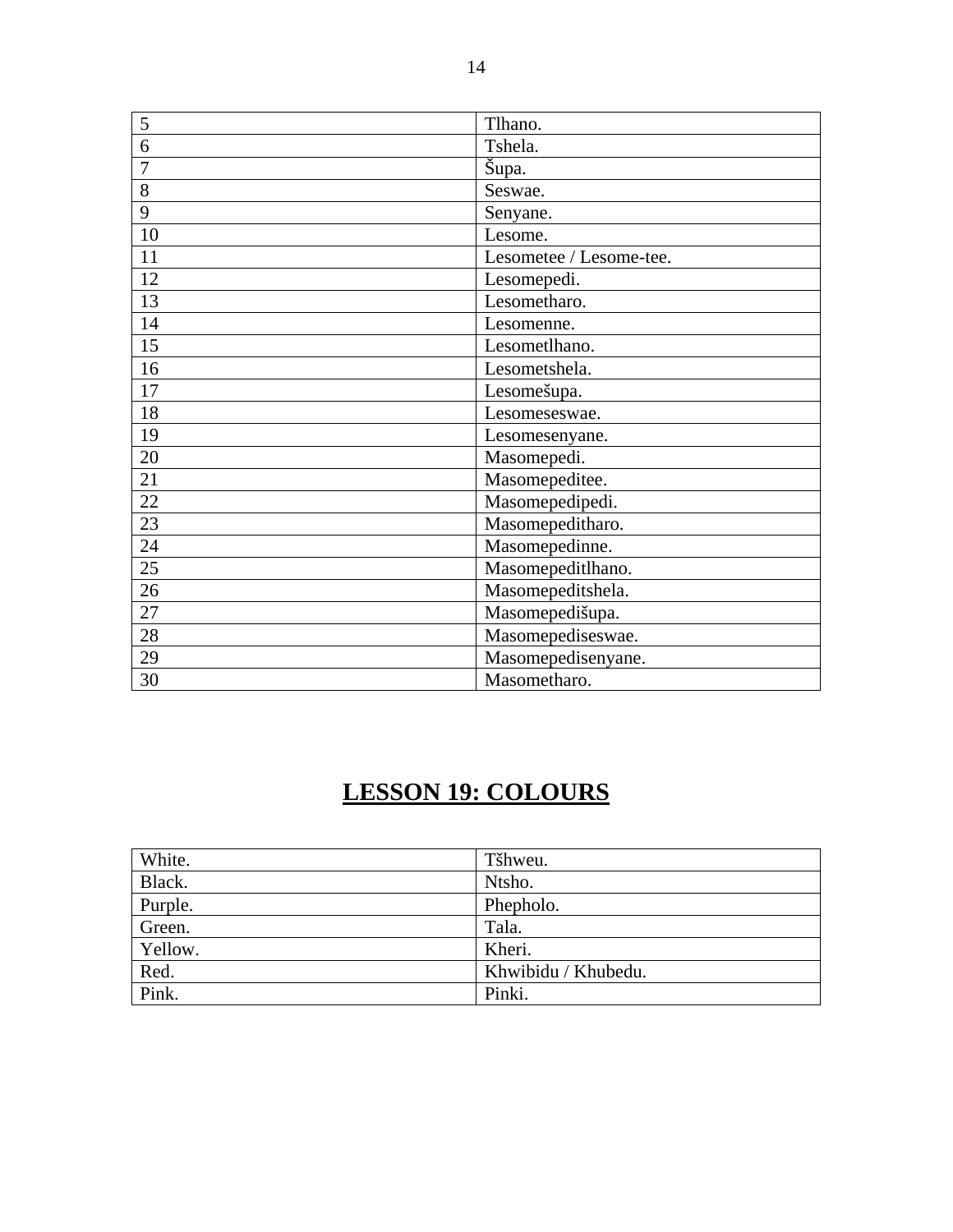#### **LESSON 20: DAYS ACTIVITIES**

| I wake up at 6 am.                    | Ke tsoga ka 6 (six) mesong / Ke tsoga ka     |
|---------------------------------------|----------------------------------------------|
|                                       | iri ya boselela mesong.                      |
| I bathe.                              | Ke a hlapa.                                  |
| And then, I eat.                      | Ka ja.                                       |
| I go to school.                       | Ke ya sekolong.                              |
| I spent the day at school.            | Ke hlwile kua sekolong / Ke feditše letšatši |
|                                       | kua sekolong.                                |
| We were doing a lot of things today.  | Re be re dira dilo tše ntši.                 |
| There were visitors from the police.  | Go be go na le baeng ba maphodisa / Go be    |
|                                       | go na le baeng ba go tšwa go maphodisa.      |
| I was excited today.                  | Ke be ke thabile lehono.                     |
| When I come back from school, I rest. | Ge ke bowa (boa) sekolong, ke a khutša /     |
|                                       | Ge ke etšwa sekolong, ke a khutša.           |

### **LESSON 21: VOCABULARY 3 (NAMES OF PLACES)**

| Places:          | Mafelo.                            |
|------------------|------------------------------------|
| House.           | Ntlo.                              |
| Classroom.       | Tlelase / Phaphoši.                |
| Toilet.          | Thwaelete / Ntlwana ya boithomelo. |
| Kitchen.         | Khiši.                             |
| School.          | Sekolo.                            |
| Hospital.        | Sepetlele.                         |
| Clinic.          | Tliliniki.                         |
| Shop.            | Šopo / Lebenkele.                  |
| Post Office.     | Poso.                              |
| River.           | Noka.                              |
| Field.           | Tšhemo / Mašemo.                   |
| Church.          | Kereke.                            |
| Bank.            | Panka.                             |
| Customary court. | Kgoro ya tsheko.                   |

# **LESSON 22: SOME WORDS WITH SIMILAR OR ALMOST SIMILAR SPELLINGS BUT DIFFERENT MEANINGS**

| Sorghum.       | Mabele.   |
|----------------|-----------|
| Human breasts. | Matswele. |
| To be tired.   | Go lapa.  |
| Family.        | Lapa.     |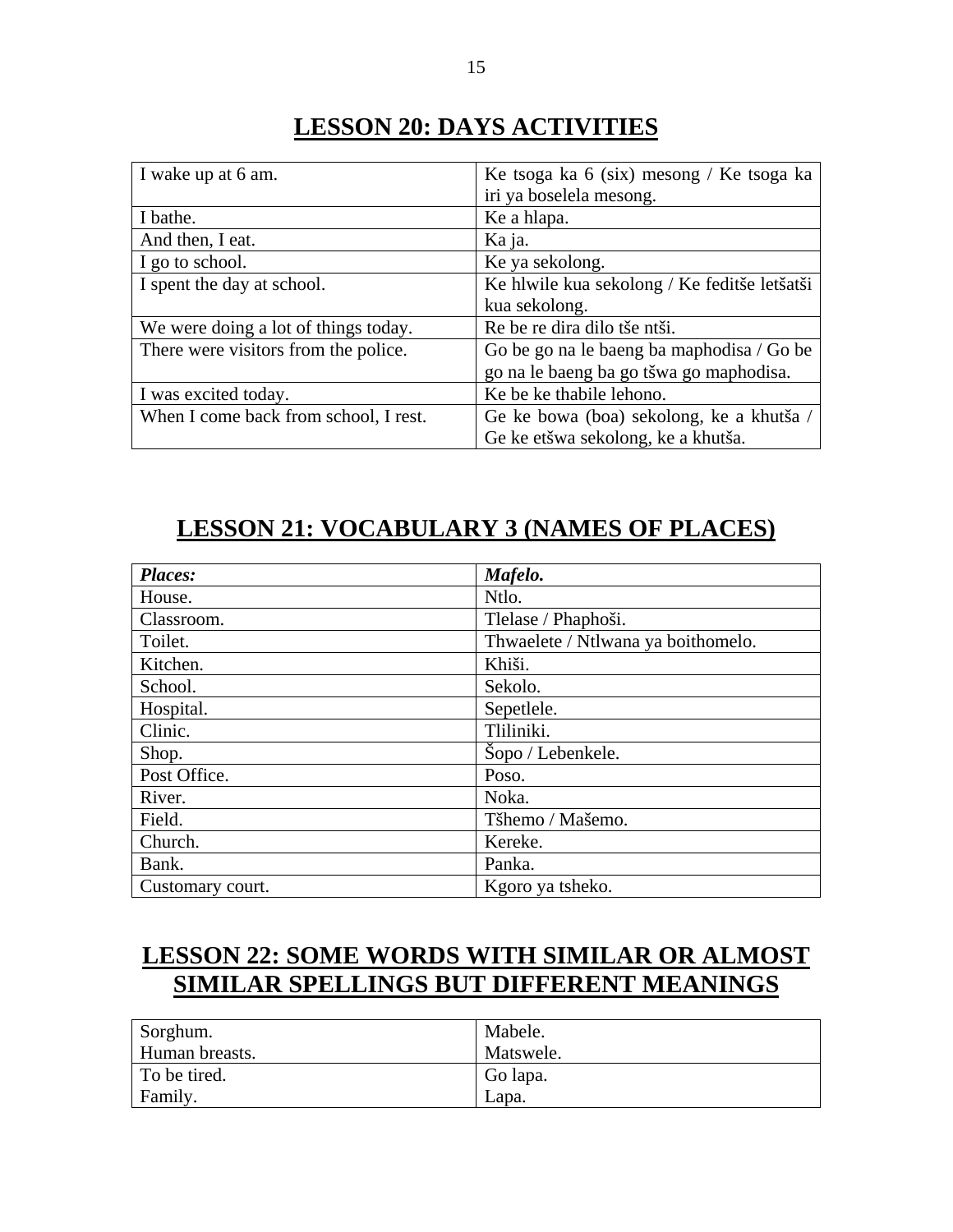| To pull.            | Go goga.                                  |
|---------------------|-------------------------------------------|
| To smoke.           | Go kgokga.                                |
| To feel.            | Go kwa.                                   |
| To hear.            | Go kwa.                                   |
| To taste.           | Go kwa.                                   |
| To bury.            | Go fihla / (Go boloka).                   |
| To hide something.  | Go fihla selo se sengwe / (Go uta selo se |
|                     | sengwe).                                  |
| How many are there? | Ke tše kae?                               |
| Where are they?     | Di kae?                                   |

# **LESSON 23: ASKING FOR PRICES**

| How much is a bag of oranges? | Ke bokae mokotla wa dinamune? / Ke         |
|-------------------------------|--------------------------------------------|
|                               | bokae lesaka la dinamone?                  |
| How much is it?               | Ke bokae?                                  |
| It is P4.50.                  | Ke P4.50.                                  |
| How much is each orange?      | (Naa) namune e tee ke bokae? (Ke bokae)    |
|                               | namune e tee?)                             |
| They are 75 the be each.      | E tee ke 75 thebe.                         |
| What is the total price?      | Ka moka ke bokae? / Tšhelete ka moka ke    |
|                               | bokae? (Tefelo ka moka ke bokae?)          |
| The total price is P17.50.    | Tšhelete ka moka ke 17 Pula 50 / Tefelo ka |
|                               | moka ke 17 Pula 50.                        |

# **LESSON 24: WEATHER AND SEASONS**

| Today, it is cold.   | Lehono go a tonya / go botšididi.        |
|----------------------|------------------------------------------|
| Today, it is hot.    | Lehono go a fiša.                        |
| It is warm.          | Go a ruthela.                            |
| It is sunny.         | Go na le letšatši / Go letšatši.         |
| It is windy.         | Go na le phefo / diphefo / moya / ledimo |
|                      | (N.B: It depends on context).            |
| Today, it is better. | Lehono go kaone.                         |
| Summer.              | Selemo.                                  |
| Winter.              | Marega.                                  |
| Autumn.              | Lehlabula.                               |
| Spring.              | Seruthwane.                              |